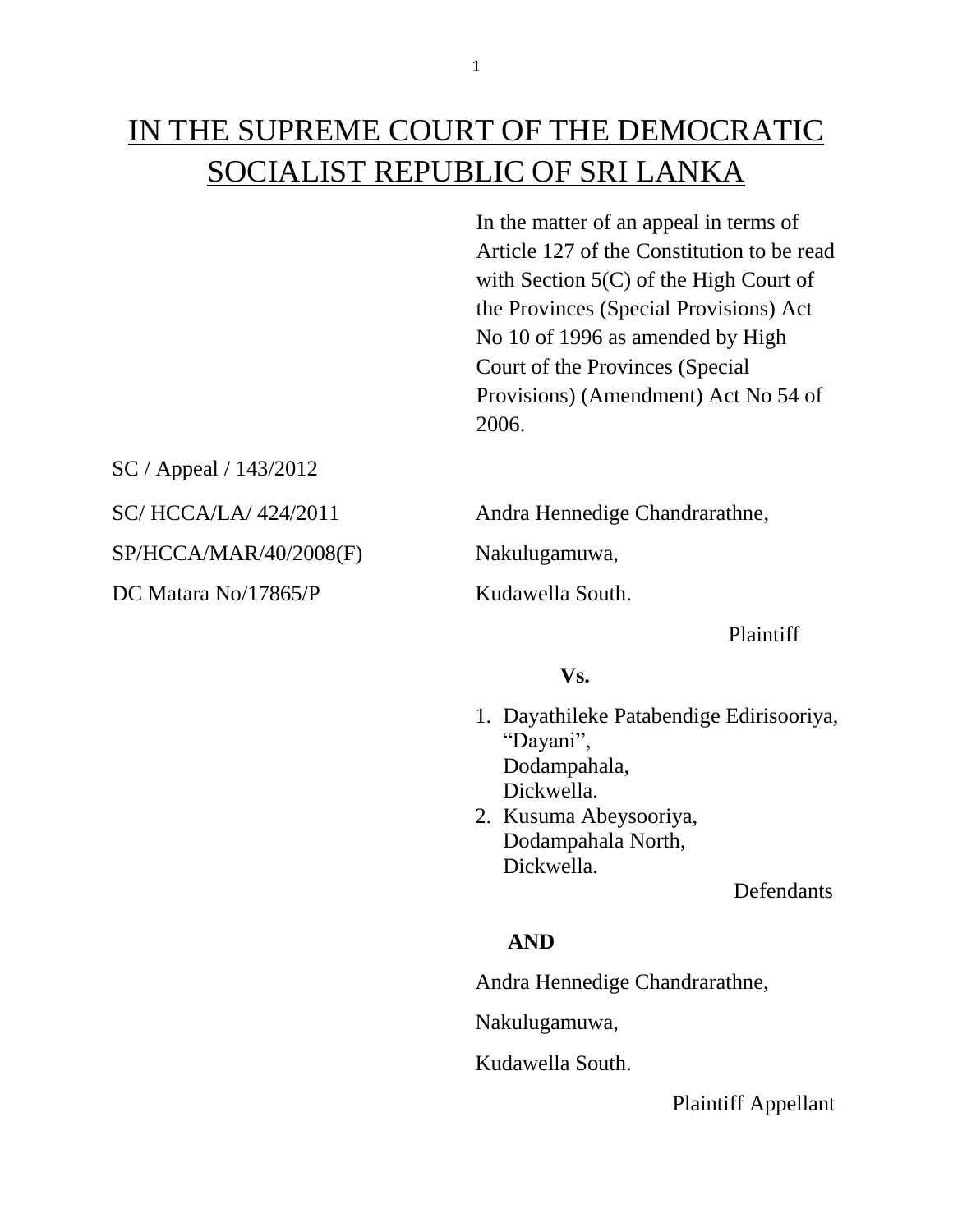#### **Vs.**

- 1. Dayathileke Patabendige Edirisooriya, "Dayani", Dodampahala, Dickwella.
- 2. Kusuma Abeysooriya, Dodampahala North, Dickwella.

Defendant Respondents

## **AND NOW BETWEEN**

 Kusuma Abeysooriya, Dodampahala North, Dickwella.

2<sup>nd</sup> Defendant Respondent Appellant

## **Vs.**

Andra Hennedige Chandrarathne,

Nakulugamuwa,

Kudawella South.

Plaintiff Appellant Respondent

- 1. Dayathileke Patabendige Edirisooriya, "Dayani", Dodampahala, Dickwella.
	- 1<sup>st</sup> Defendant Respondent-Respondent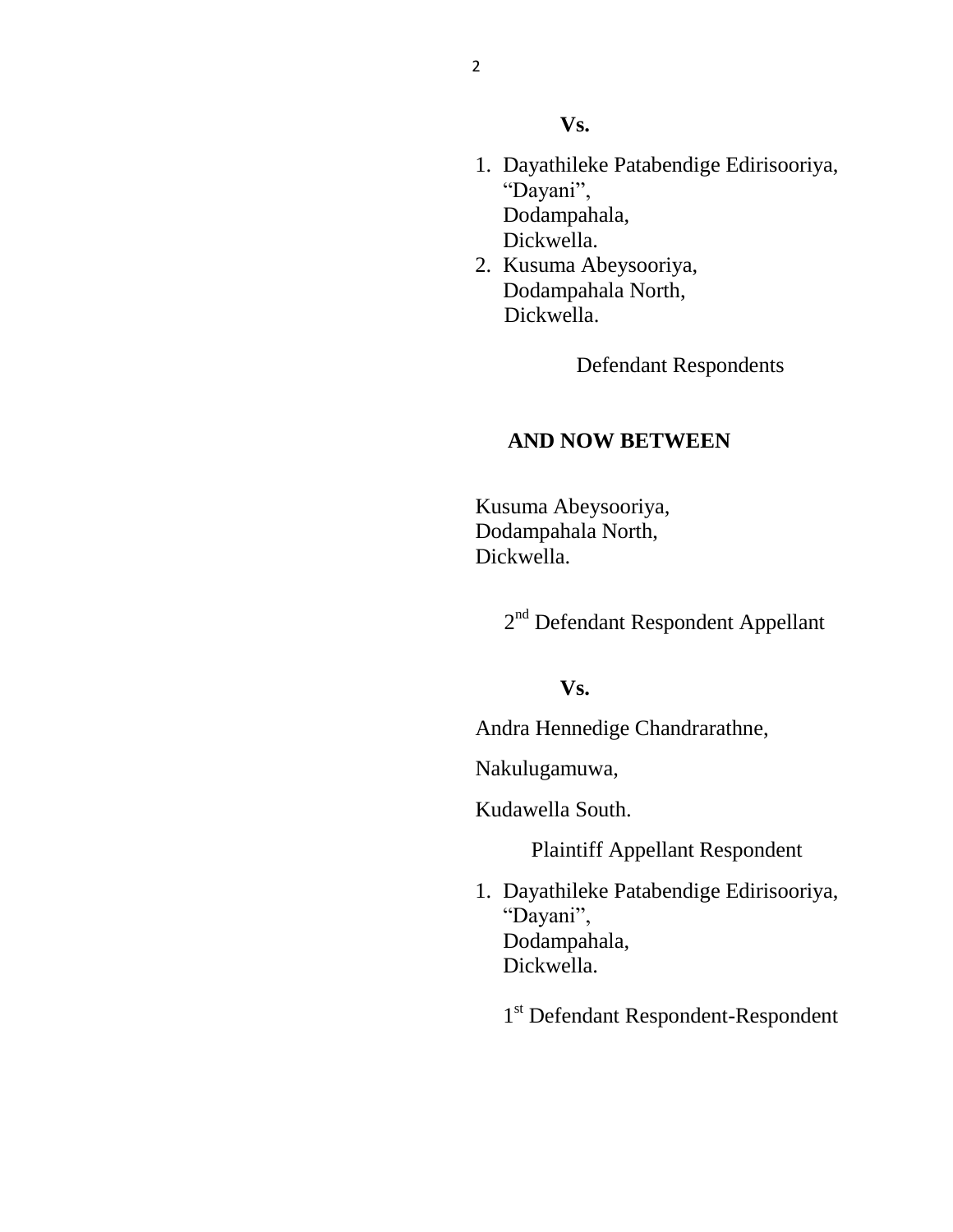| <b>BEFORE</b>                 |  | CHANDRA EKANAYAKE, J.                                                                                            |
|-------------------------------|--|------------------------------------------------------------------------------------------------------------------|
|                               |  | B. P. ALUWIHARE, PC, J.                                                                                          |
|                               |  | UPALY ABEYRATHNE, J.                                                                                             |
| OUNSEL                        |  | Dr. Sunil Cooray with Ms. Sudarshani<br>Cooray for the $2nd$ Defendant Respondent<br><b>Respondent Appellant</b> |
|                               |  | Erasha Kalidasa instructed by Anusha<br>Wickremasinghe for the Plaintiff<br>Respondent-Respondent                |
| <b>WRITTEN SUBMISSION ON:</b> |  | 17.09.2012 $(2nd$ Defendant Respondent<br>Appellant)                                                             |
|                               |  | 07.11.2012 (Plaintiff Appellant Respondent)                                                                      |
|                               |  | 07.11.2012 (1 <sup>st</sup> Defendant Respondent<br>Respondent)                                                  |
|                               |  |                                                                                                                  |
| <b>ARGUED ON</b>              |  | 01.10.2015                                                                                                       |
| <b>DECIDED ON</b>             |  | 30.03.2016                                                                                                       |

# UPALY ABEYRATHNE, J.

This is an appeal from a judgment of the High Court of Civil Appeal of Southern Province holden at Matara dated 27.09.2011. By the said judgment the Civil Appellate High Court has set aside the judgment of the learned Additional District Judge of Matara dated 05.09.2007 and allowed the appeal of the Plaintiff Appellant Respondent (hereinafter referred to as the Respondent) and to partition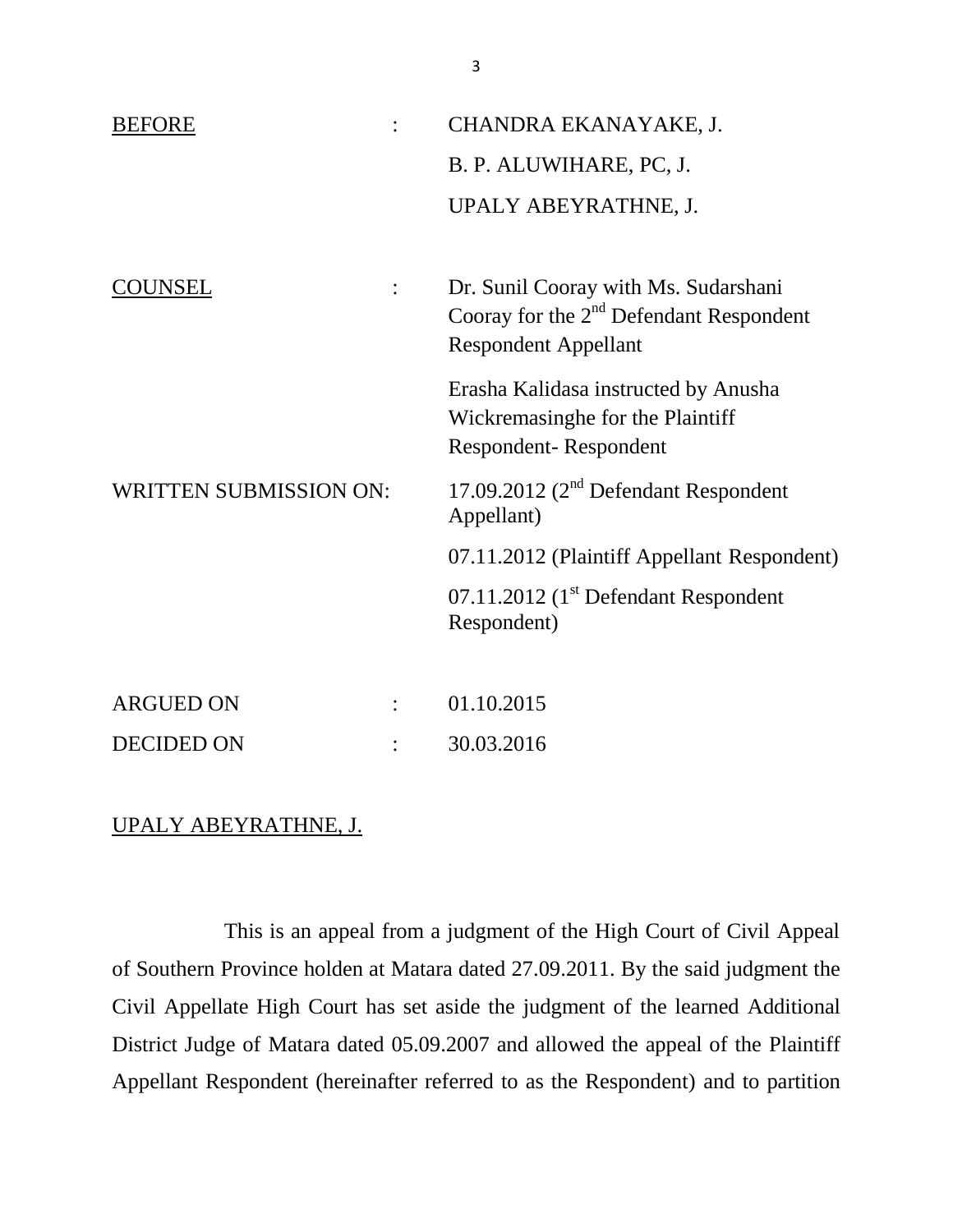the land described in the plaint as prayed for. The  $2<sup>nd</sup>$  Defendant Respondent Appellant (hereinafter referred to as the Appellant) sought leave to appeal from the said judgment of the Civil Appellate High Court and this Court granted leave to appeal on the questions of law set out in paragraph 16 (a) (b) (c) (d) (e) and (g) of the Petition of Appeal dated 24.10.2011. Said questions of law are as follows;

- (a) Did the learned High Court Judges err in holding that "It is not possible to suggest that the  $2<sup>nd</sup>$  Defendant did not intend to transfer beneficial interests of the land" whereas the  $2<sup>nd</sup>$  Defendant's position was never challenged by any evidence at the trial in the District Court of Matara?
- (b) Did the learned High Court Judges err in holding that since the  $2<sup>nd</sup>$ Defendant agreed to transfer on a specific condition she has intended to part with the beneficial interest, whereas in evidence it was revealed that the  $2<sup>nd</sup>$  Defendant tried her best to pay back the entire agreed amount according to the said condition in the deed?
- (c) Did the learned High Court Judges err in holding that if the  $1<sup>st</sup>$ Defendant failed or refused to accept the repayment the  $2<sup>nd</sup>$ Defendant should have initiated appropriate action to protect her rights which had not been done?
- (d)Did the learned High Court Judges err in holding that the position of the 2nd Defendant in the statement of claim cannot be accepted as there is no legal basis?
- (e) Did the learned High Court Judges err in holding that document marked as P3 has been executed duly within one and half years whereas in evidence it was revealed and un-contradicted that the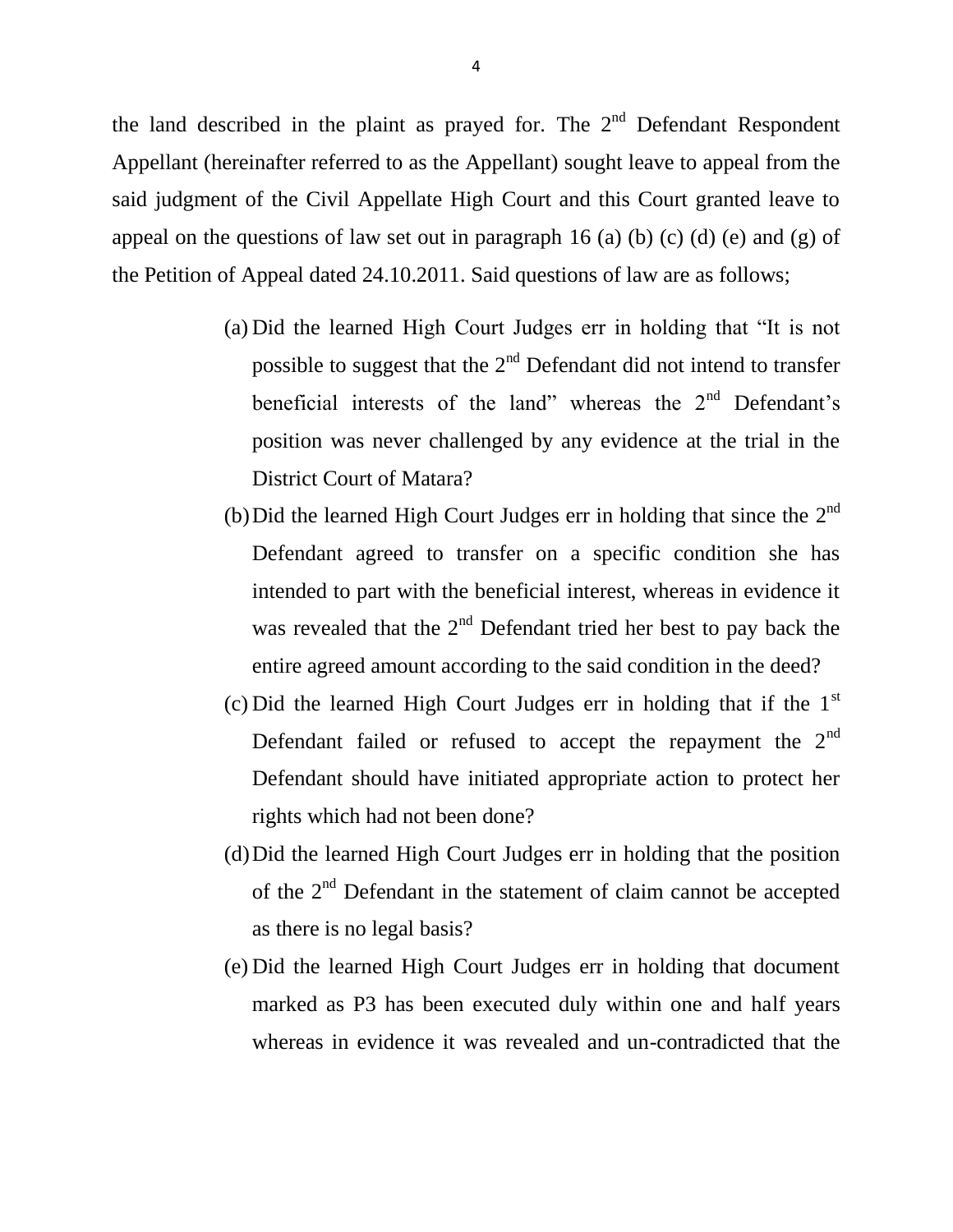1<sup>st</sup> Defendant has fraudulently sought to execute the said deed marked as P 3 without accepting the money of the  $2<sup>nd</sup>$  Defendant?

(g)Did the learned High Court Judges err in holding that the learned Additional District Judge has come to a wrong conclusion in dismissing the Plaintiff's action after answering the issue No 1 and 2 in the affirmative, whereas those issues do not directly connect to the real dispute in this case?

According to the facts of the case the Plaintiff Respondent instituted an action in the District Court of Matara seeking to partition the land described in paragraph 02 of the plaint between the Plaintiff Respondent and the  $1<sup>st</sup>$  Defendant Respondent. The  $2<sup>nd</sup>$  Defendant Appellant had been added as a party only for the notice of the Partition Action. In her statement of claim the Appellant averred that by a deed bearing No 971 dated 02.03.1979 she became the owner of the land in dispute. On 15.12.1984 she borrowed a sum of Rs 10,000/- with the interest at the rate of 16% per annum from the 1<sup>st</sup> Defendant Respondent and executed the deed of transfer bearing No 3915 dated 13.10.1984 as a security to the said loan upon the condition of retransferring the said property after the repayment of the said loan of Rs 10,000/- with the interest.

Both parties admitted that the said deed of transfer No 3915 Marked P 2 has been executed subject to a condition. According to P 2 the vendor has reserved the right of retransferring the property upon the repayment of the sum mentioned in P 2 with the interest at the rate of 20% per annum within one year and six months of the date of execution of P 2. Although the facts remained as it is the Appellant in her statement of claim and also in her evidence at the trial, took up the position that there had been no time period fixed for the repayment of the loan obtained from the 1<sup>st</sup> Defendant Respondent. With regard to the execution of Deed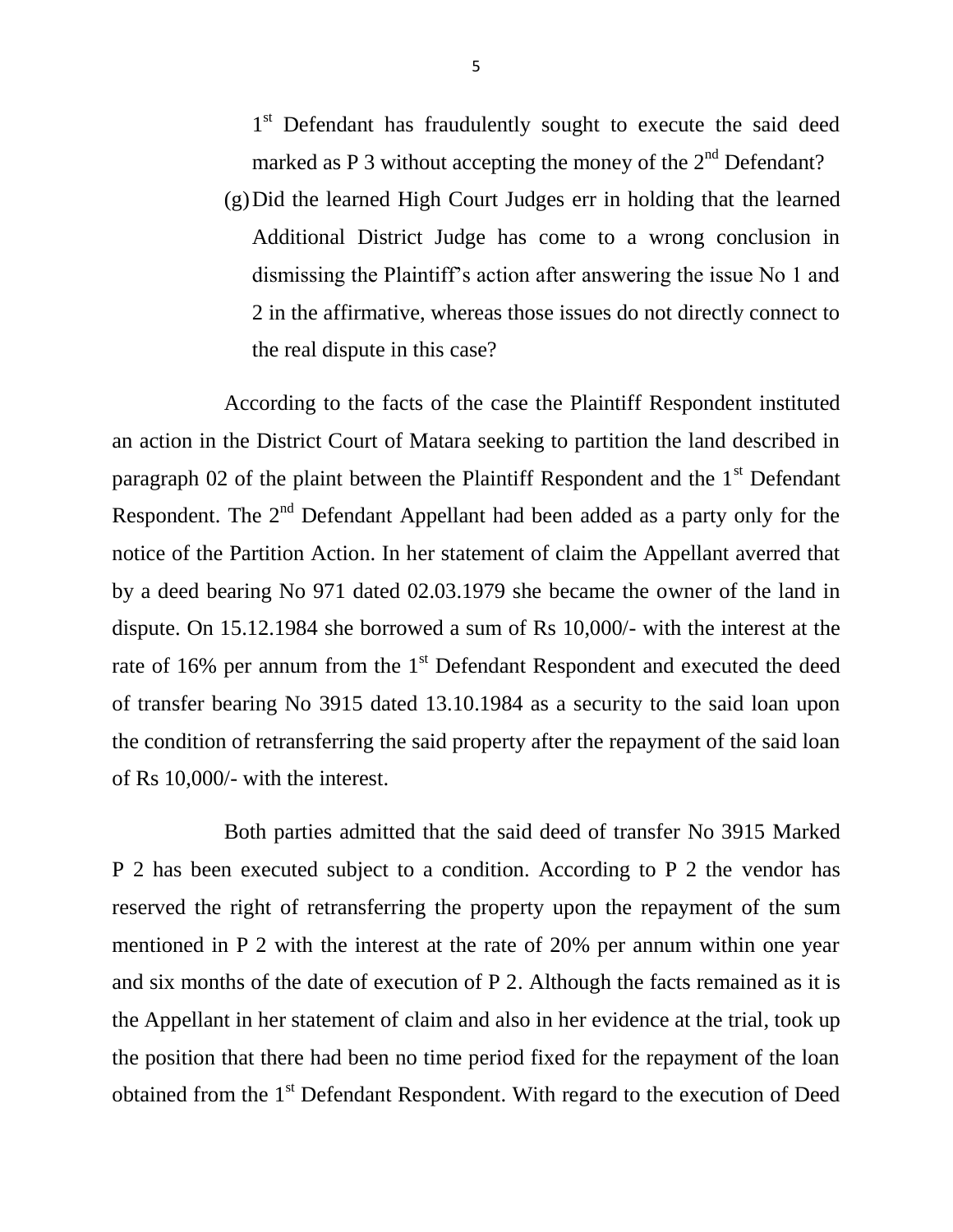P 2 the Appellant's position was that her signature was obtained upon a blank sheet. She averred that she did not place her signature upon a deed which contained such a condition.

At the hearing of this appeal the learned Counsel for the Appellant contended that the Appellant did not intend to dispose of the beneficial interest of the property in question. But at the trial, the Appellant had failed to prove the aforesaid position taken up by her on a balance of probabilities. The Appellant in her evidence has complained of the  $1<sup>st</sup>$  Defendant Respondent's unwillingness to fulfil the conditions contained in P 2 and to retransfer the property whenever she was ready to repay the money she obtained. In this regard it must be noted that the present action has been filed in the District Court on  $04<sup>th</sup>$  of October 1995 after 10 years from the date of execution of deed P 2. If the Appellant's position was that she had no knowledge about a time period for the repayment of the money burrowed upon P 2, it is surprising to note that she had not taken any action against the  $1<sup>st</sup>$  Defendant Respondent over the refusal to retransfer the property, even up to the date of filing the present partition action. If there had been no time period for the repayment of money, the Appellant had ample opportunities during the said period of 10 years to fulfil the conditions even after the deadline given in P 2. By adducing evidence to such effect the Appellant had the opportunity of establishing the fact that there was no time period to fulfil the conditions in P 2. But the Appellant has failed to do so. When I consider the said circumstances I am of the view that the Appellant's contention that there was no specific period of time for the repayment of money should fail. Hence it is safe to conclude that the Appellant was well aware of the period of one year and six months laid down in P 2 and also the consequences in the event she failed to make the repayment of money within the stipulated period of time in P 2.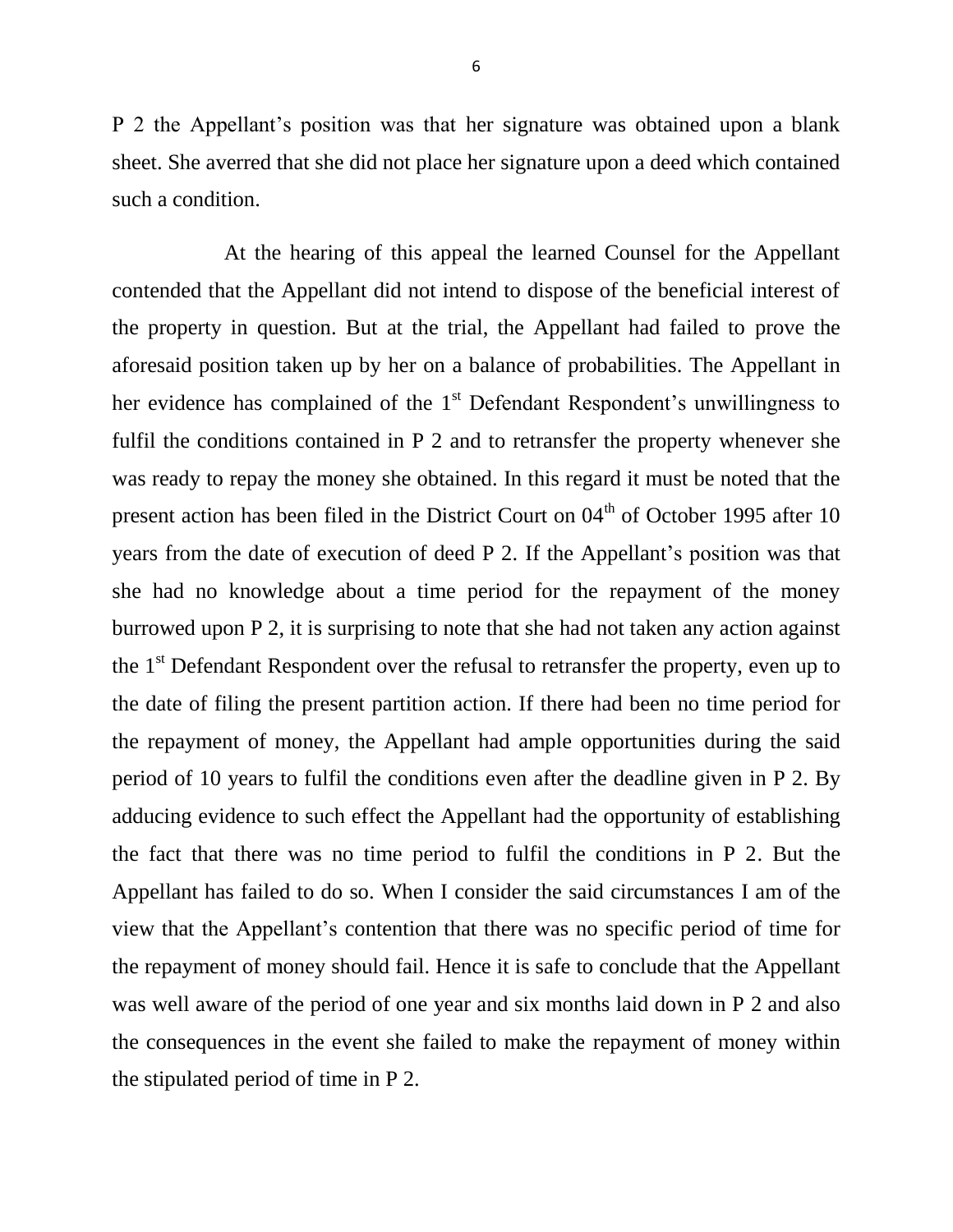On the other hand the 1<sup>st</sup> Defendant Respondent had transferred one acre and twenty perches out of one acre and thirty nine perches to the Plaintiff Respondent by the deed of transfer bearing No 8222 dated15.12.1994 (P 3). It is also pertinent to note that said deed P 3 had been executed ten (10) years after the execution of P 2. It also seems from the length of time taken to execute the deed of transfer  $P_3$  that the 1<sup>st</sup> Defendant Respondent was not in an indecent hurry to dispose of the property transferred to him by deed P 2. In the circumstances since there had been no evidence to show that the Appellant was making efforts to repay the money obtained, it cannot be concluded that the  $1<sup>st</sup>$  Defendant has fraudulently sought to execute the said deed marked as P 3 without accepting the money from the 2<sup>nd</sup> Defendant. Hence I am of the view that the Appellant has failed to adhere to the conditions contained in P 2.

In the circumstances it can reasonably be inferred consistently with the attendant circumstances that the Appellant intended to dispose of the beneficial interest in the property in question to the  $1<sup>st</sup>$  Respondent after the expiration of the period of one year and six months as agreed in deed of transfer P 2.

At the trial before the District Court the Plaintiff Respondent has raised the issues No 1 and 2 as follows;

- 1. Was the original owner of the subject matter of this action Edirisooriya Patabendige Milinona?
- 2. Did the said right devolve on the Plaintiff and the  $1<sup>st</sup>$  Defendant according to the pedigree set out in the plaint?

The learned District Judge has answered the said two issues in the affirmative. As correctly observed by the High Court of Civil Appeal if the said two issues were answered in the affirmative the learned District Judge had no